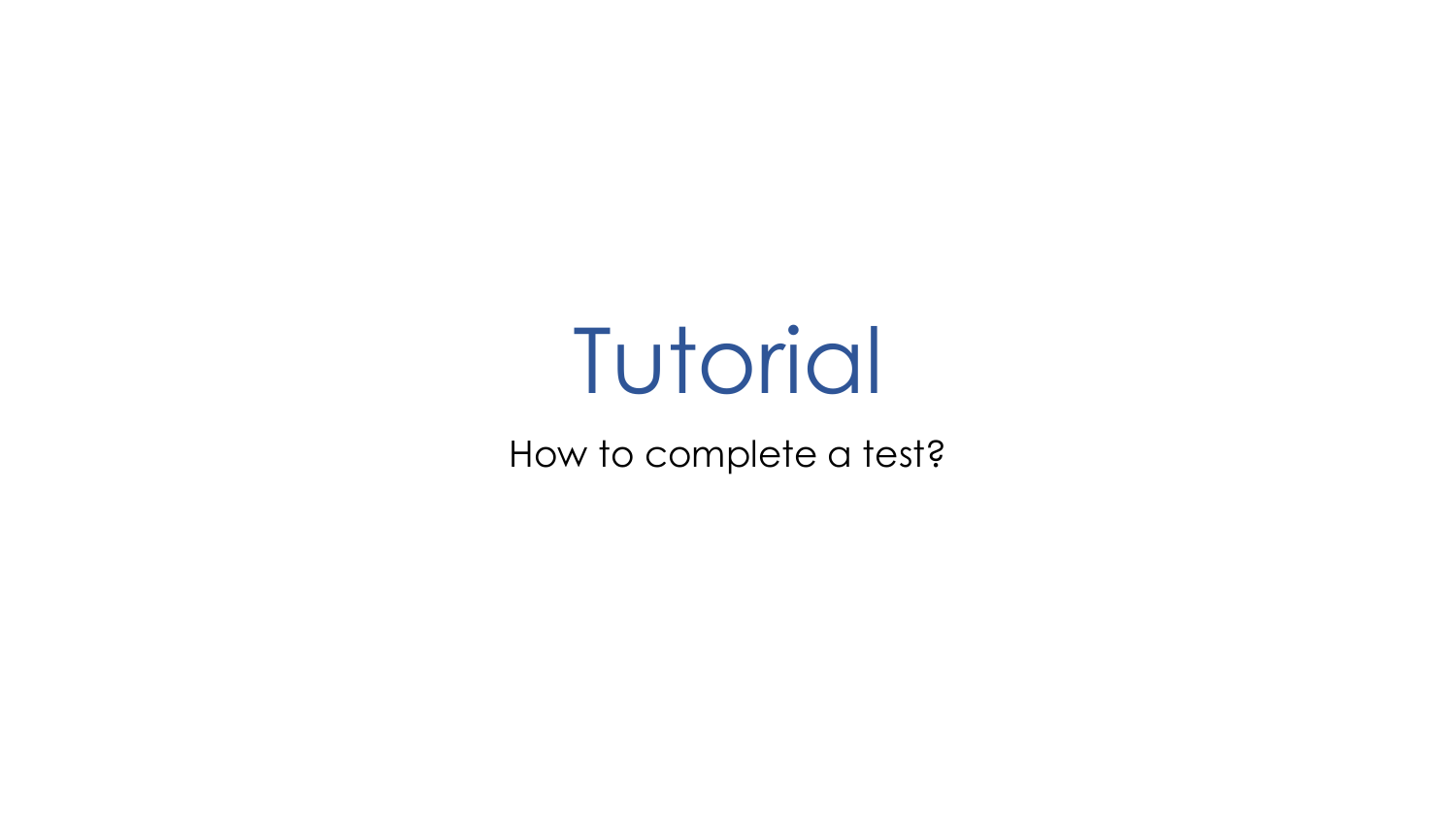# 1. Home page

- Information about permitted approaches and time limit.
- If you want to start the test, click: "Attempt quiz now".



#### Quiz

Attempts allowed: 1

Time limit: 35 mins

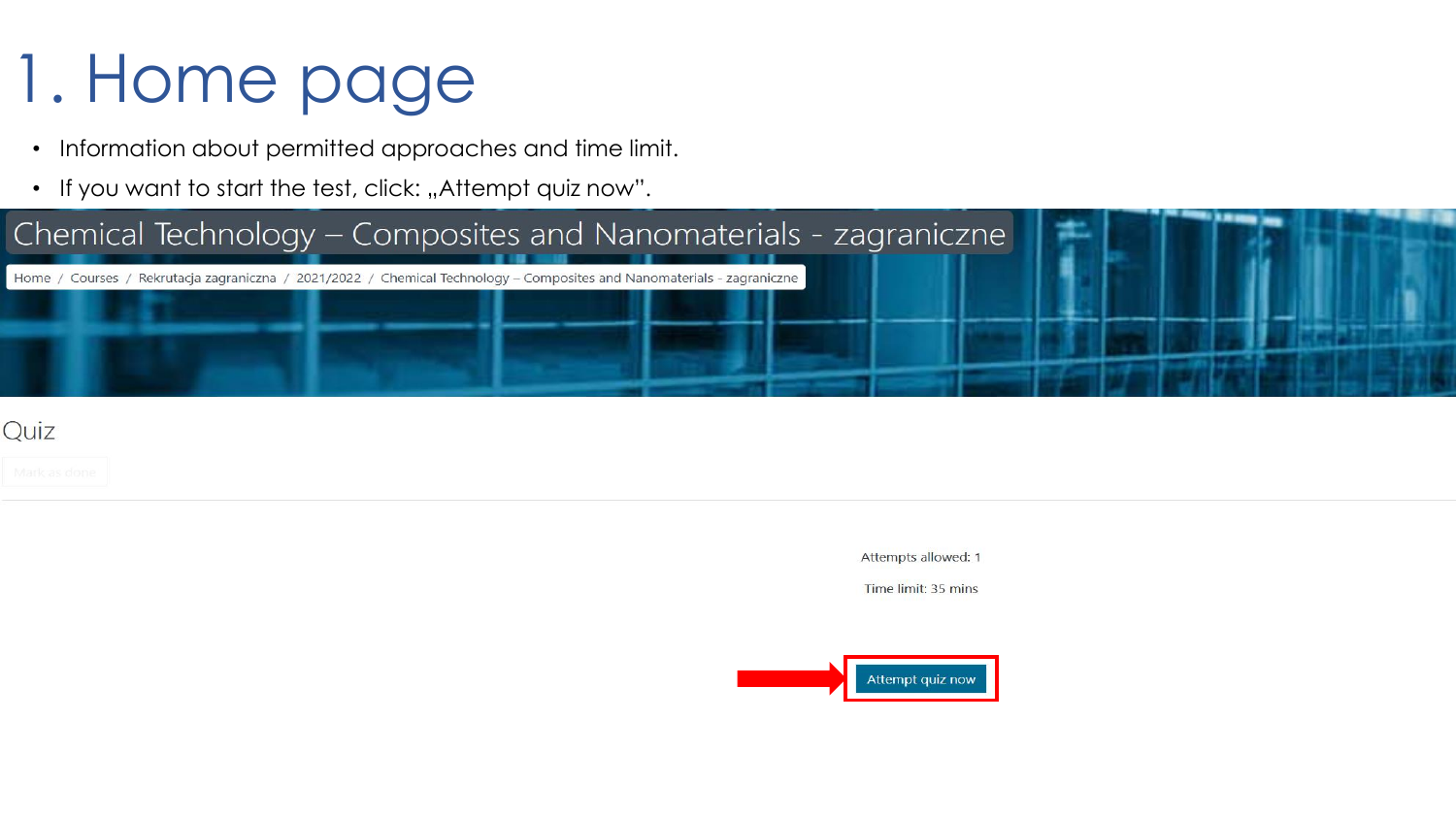## 2. Confirmation to the test approach

- A window will appear with information that there is a time limit, e.g. 1 hour, to perform the test
- Confirm your willingness to approach the test by clicking: "Start attempt".



Quiz

| Your attempt will have a time limit of 35 mins. When you start, the timer will                                                   |  |
|----------------------------------------------------------------------------------------------------------------------------------|--|
|                                                                                                                                  |  |
| begin to count down and cannot be paused. You must finish your attempt before<br>it expires. Are you sure you wish to start now? |  |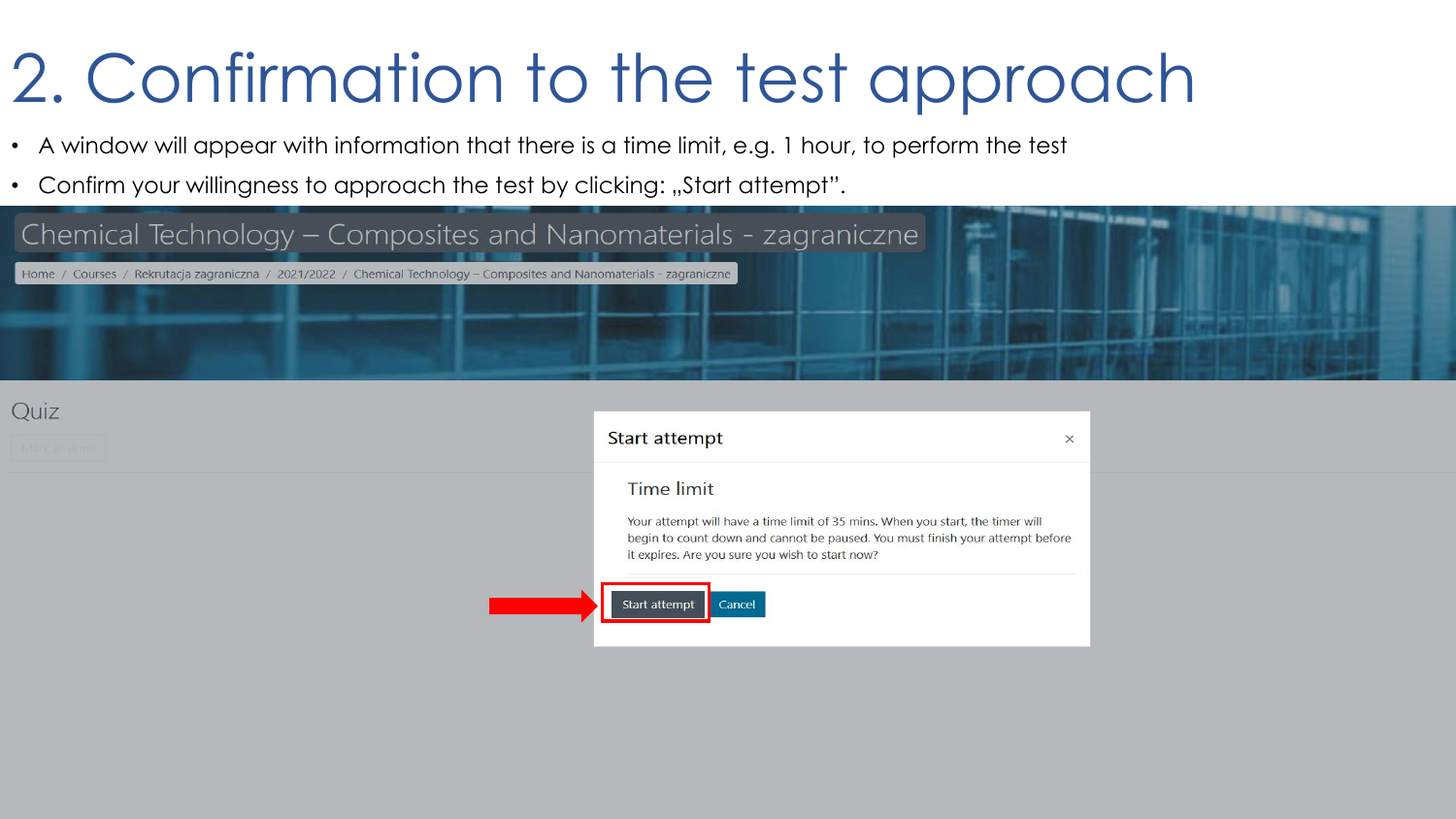#### 3. Time and number of questions

• The time and number of questions remaining to be filled in is visible in the left section of the website called "Quiz navigation".



Next page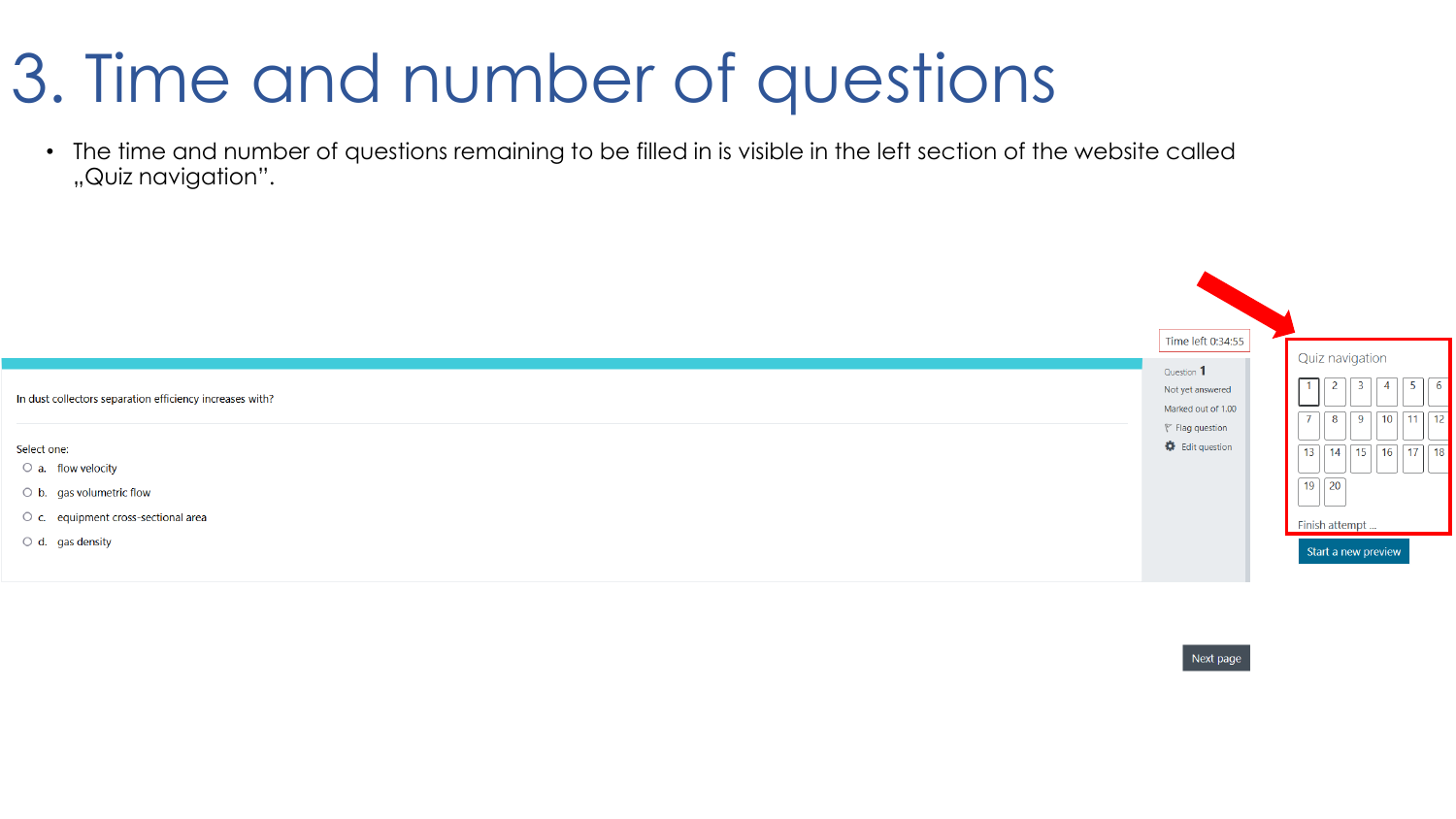#### 4. Question 1 - single choice

• We read the question and choose one of the answers (example below: a, b, c, d). You get 1 point for the correct answer.

| In dust collectors separation efficiency increases with?<br>Select one:<br>$\circ$ a. flow velocity<br>$\Box$ b. gas volumetric flow | Question 1<br>Not yet answered<br>Marked out of 1.00<br>$\mathbb F$ Flag question<br>₩ Edit question |
|--------------------------------------------------------------------------------------------------------------------------------------|------------------------------------------------------------------------------------------------------|
| O c. equipment cross-sectional area                                                                                                  |                                                                                                      |
| $\circ$ d. gas density                                                                                                               |                                                                                                      |
|                                                                                                                                      |                                                                                                      |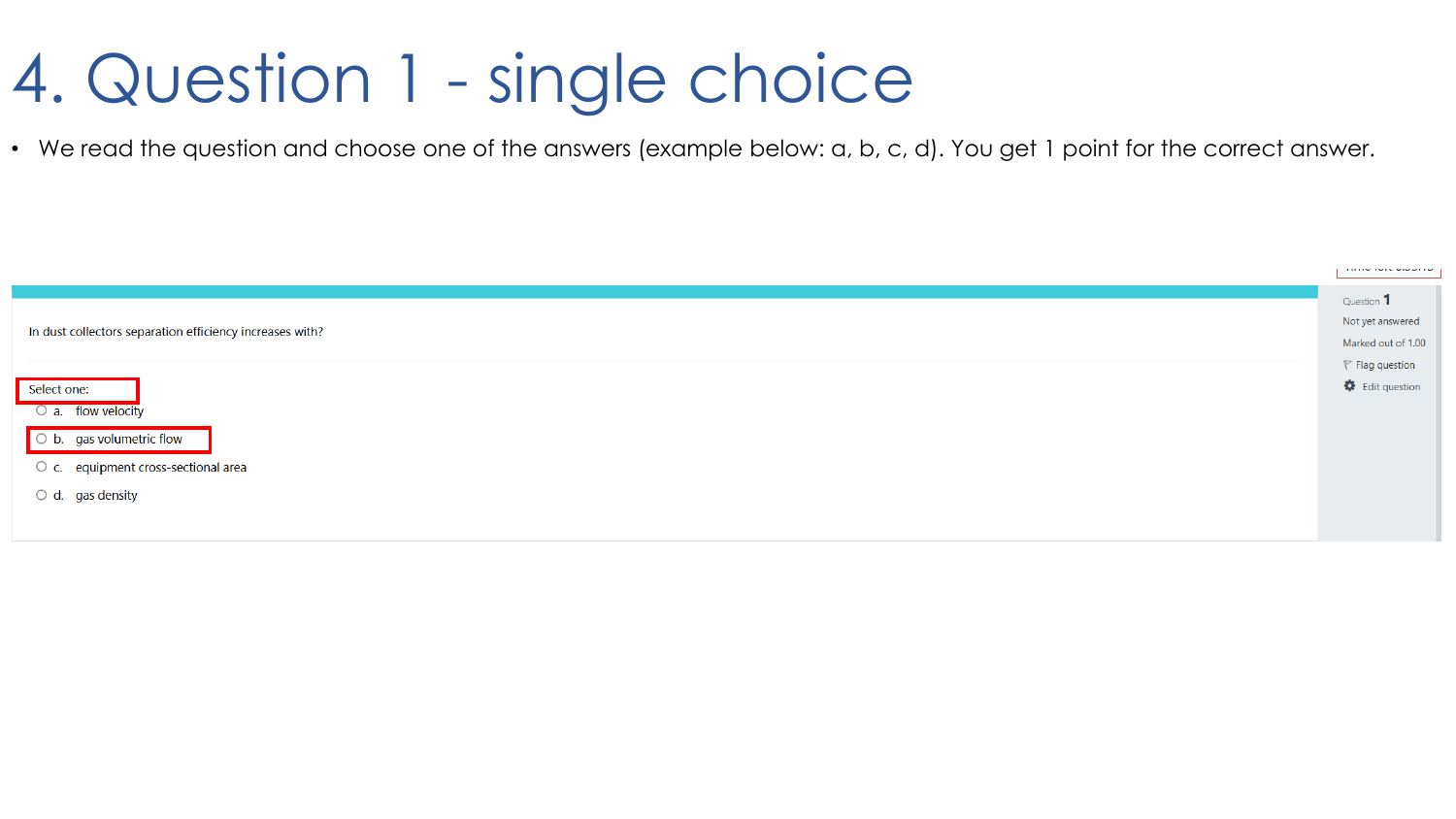# 5. Next question

• If you want to go to the next question, click "Next page" in the bottom right corner.

|                                                                                                 | Time left 0:32:41                                    |
|-------------------------------------------------------------------------------------------------|------------------------------------------------------|
| In dust collectors separation efficiency increases with?                                        | Question 1<br>Not yet answered<br>Marked out of 1.00 |
| Select one:<br>$\circ$ a. flow velocity                                                         | $\mathbb F$ Flag question<br><b>♦</b> Edit question  |
| $\circ$ b. gas volumetric flow<br>O c. equipment cross-sectional area<br>$\circ$ d. gas density |                                                      |
|                                                                                                 |                                                      |

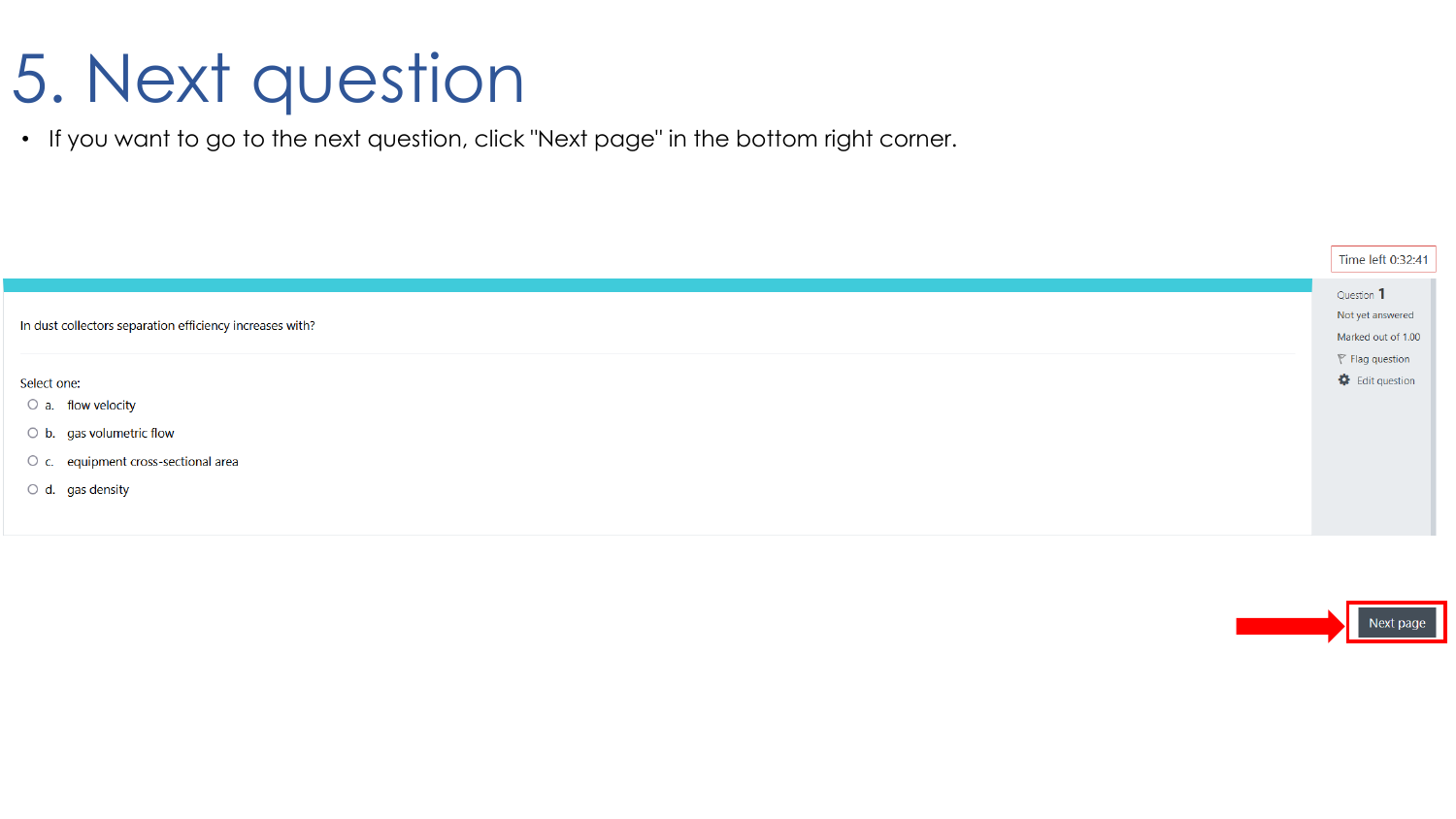#### 6. Question 2 - true / false

• Choose whether the answer to the question is true or false.

 $1000 + 2000 = 3000?$ 

Select one:



 $\bigcirc$  False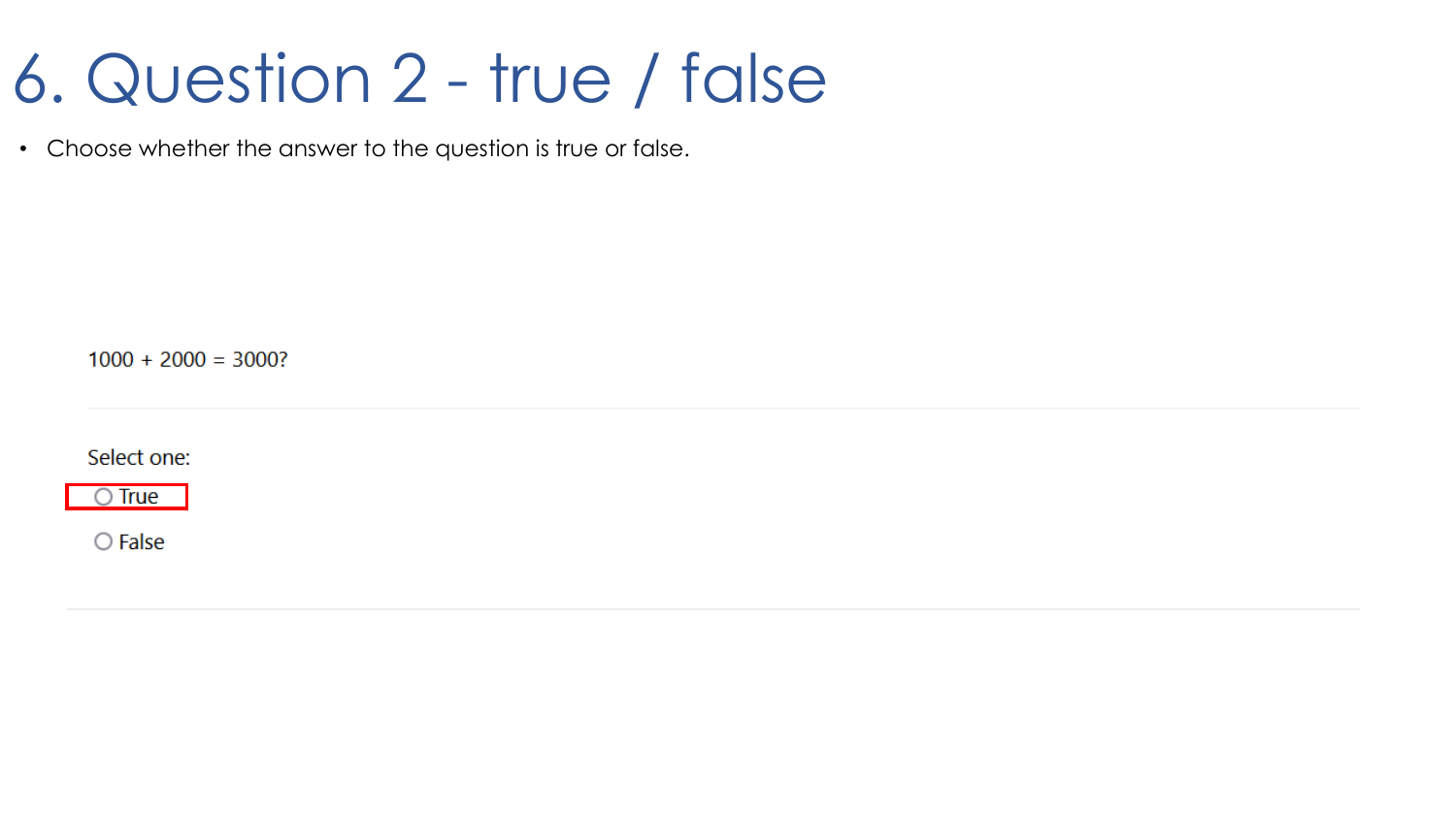#### 7. Question 3 - short answer

• Enter the answer in the space provided after the word: "Answear".

 $3 + 3 = ?$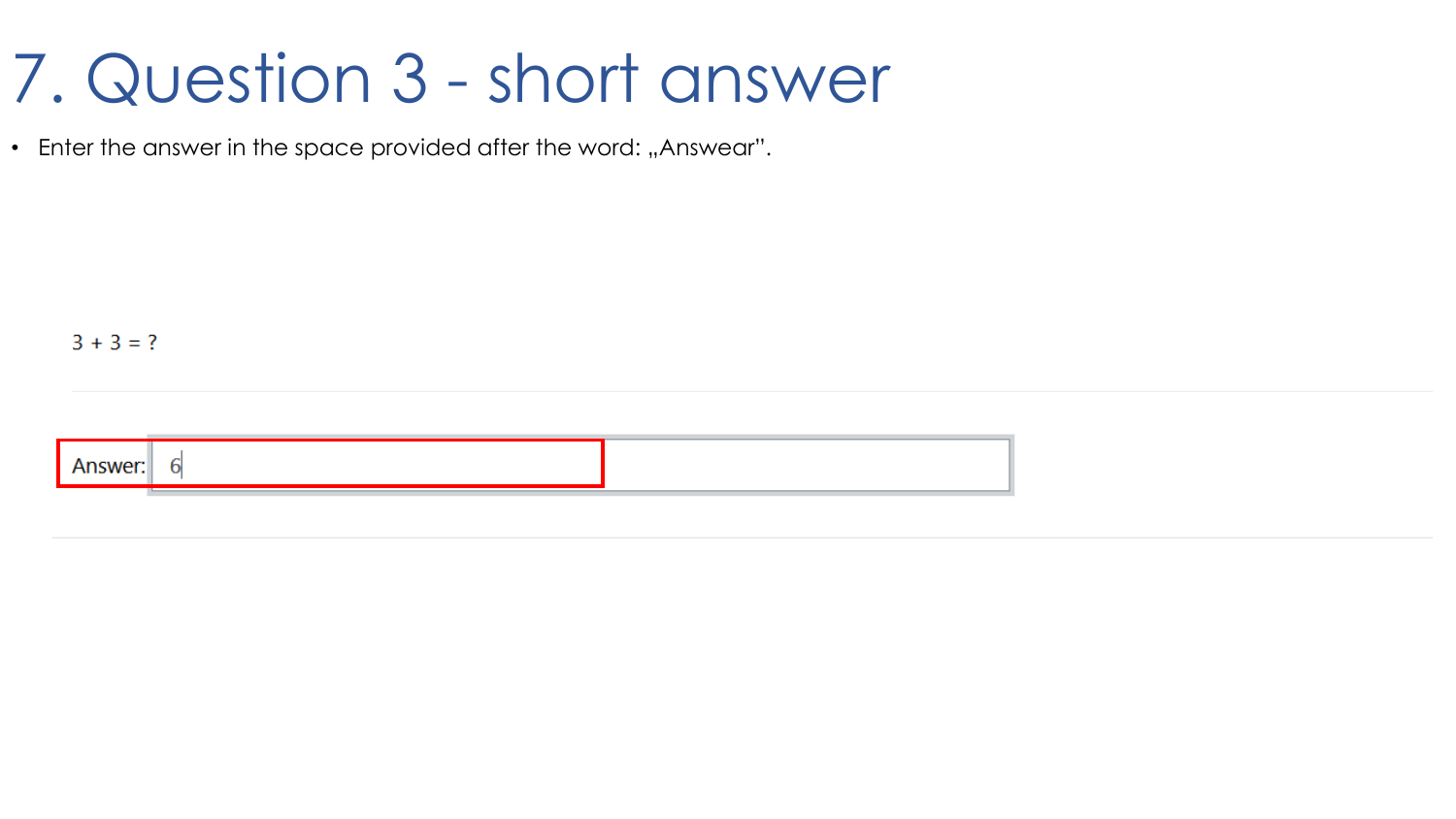#### 8. Question 4 - essay

• Enter the answer to the question in the space provided (white background).

| Give your name:  |  |
|------------------|--|
|                  |  |
| $\parallel$ Text |  |
|                  |  |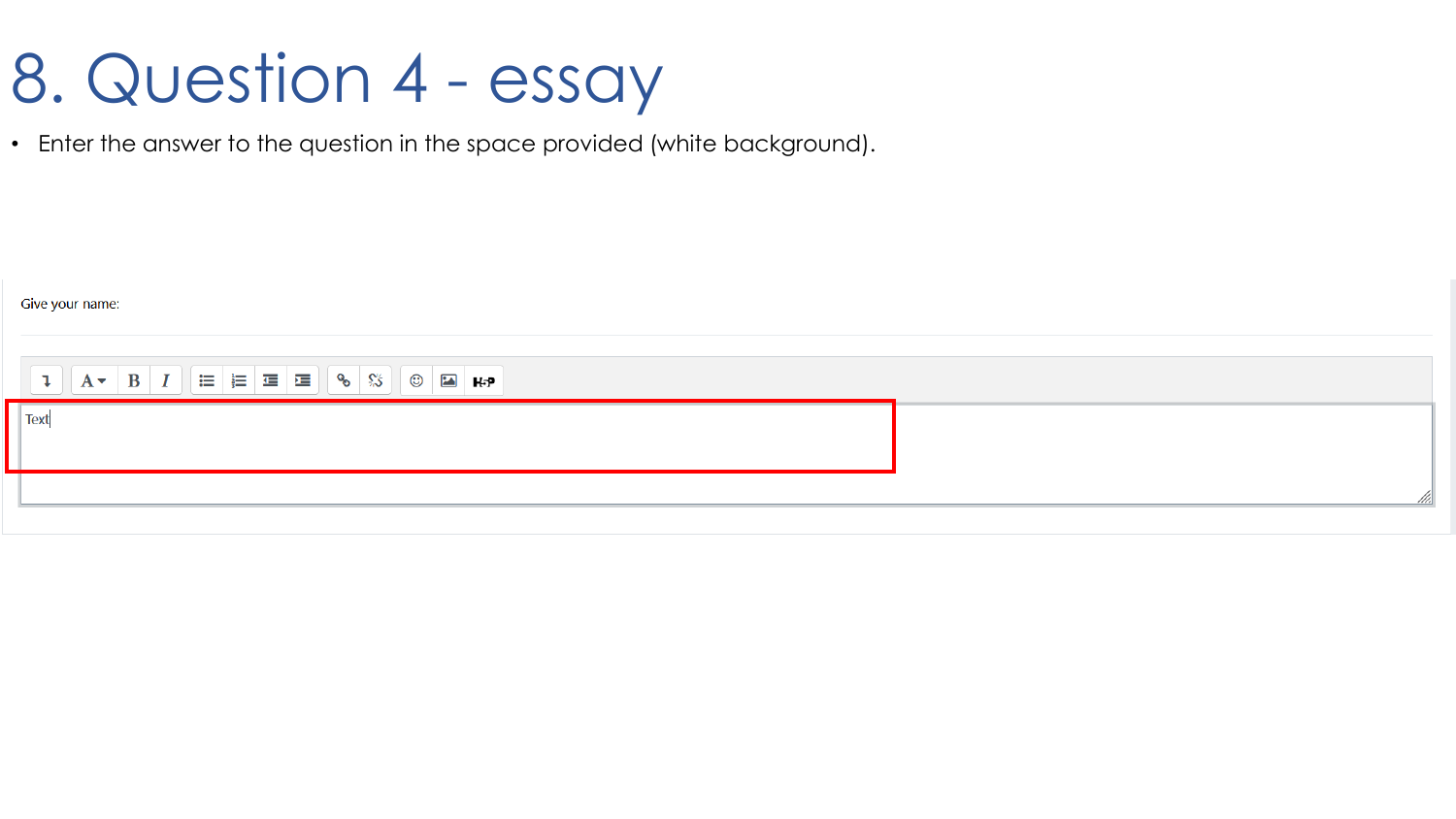#### 9. End of the test

• To finish the test, click the button in the bottom right corner named "Finish attempt ..."

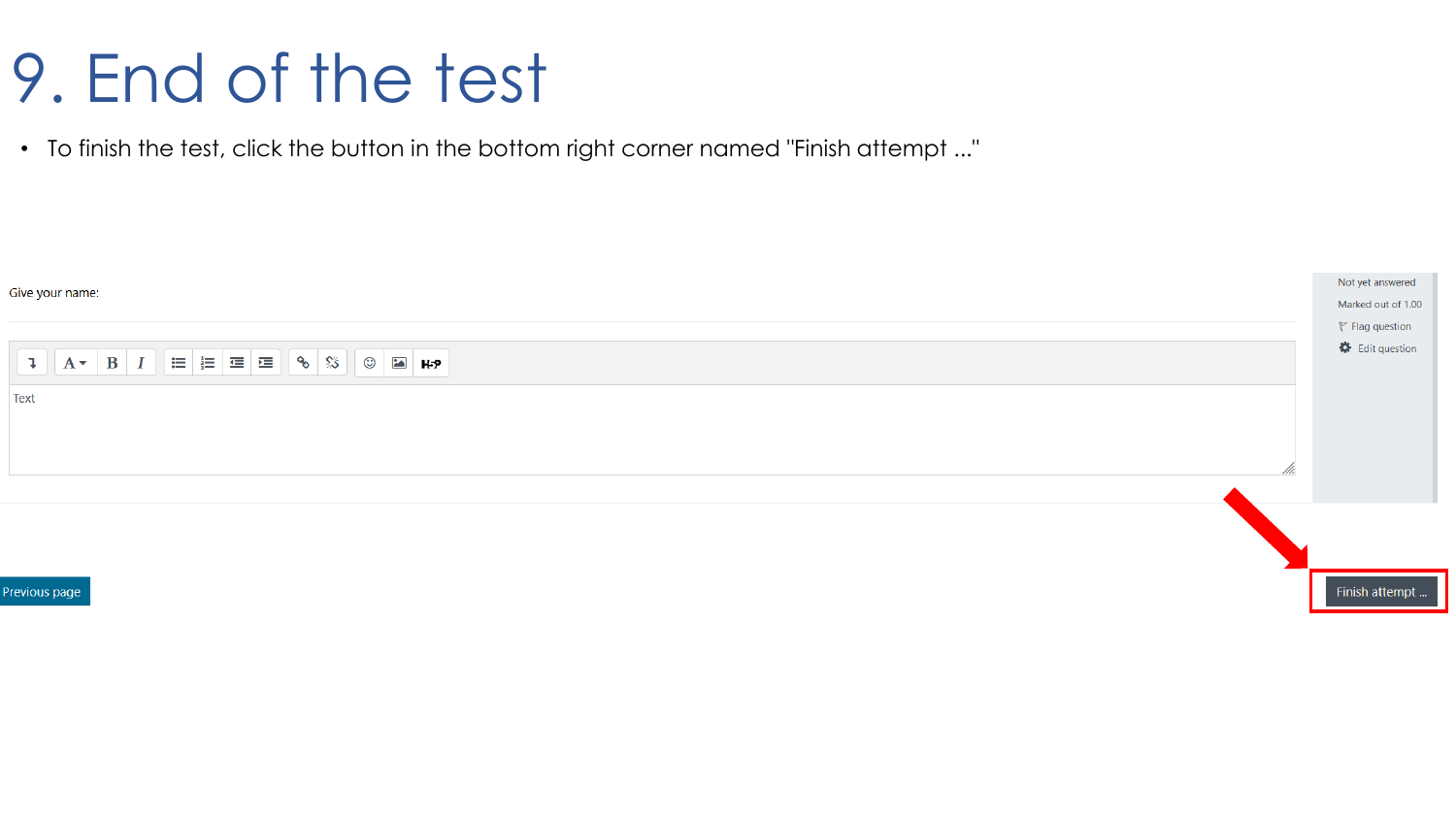#### 10. Confirmation of test completion

• The summary of the approach shows whether all the questions have been answered. In order to permanently end the test, click the orange button named: "Submit all and finish".

#### Quiz - how it works?

#### Summary of attempt

| <b>Question</b> | <b>Status</b>                                            |
|-----------------|----------------------------------------------------------|
| $\overline{1}$  | Answer saved                                             |
| $\overline{2}$  | Not yet answered                                         |
| $\overline{3}$  | Answer saved                                             |
| $\overline{4}$  | Answer saved                                             |
|                 | Return to attempt<br>the contract of the contract of the |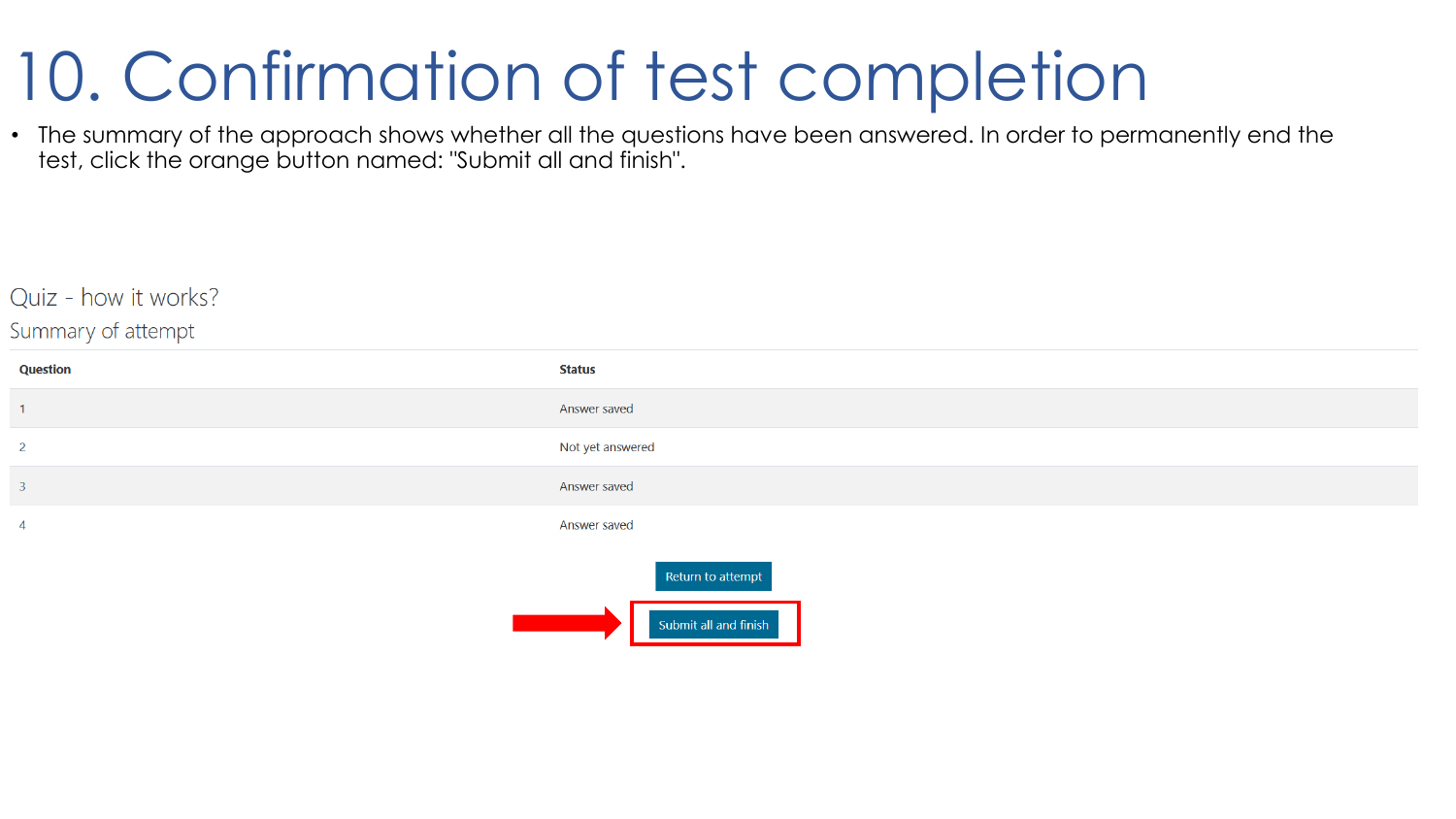#### 11. Final confirmation of the end of the test

• The system will ask for final confirmation of the test completion. Click "Submit and finish".

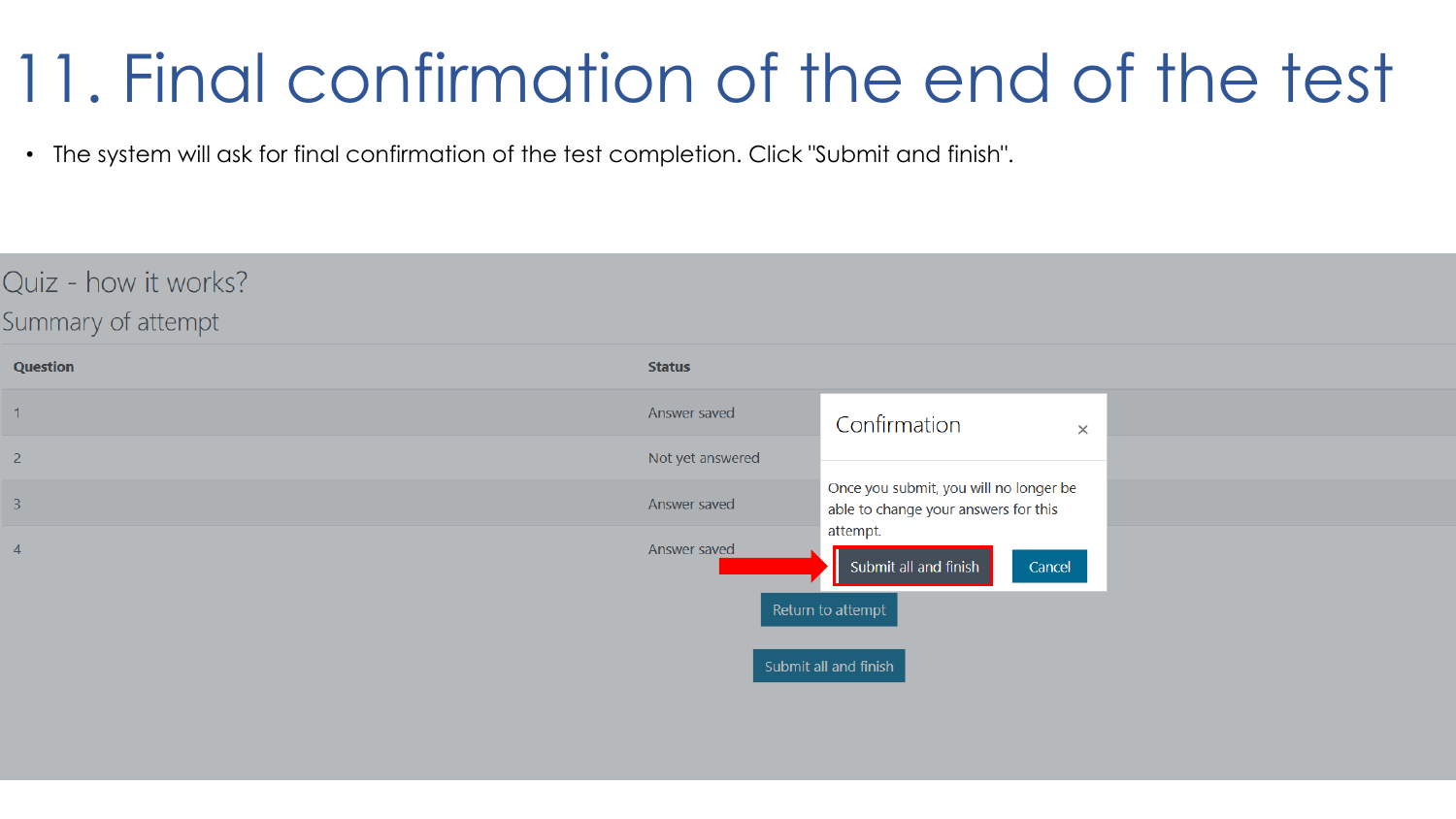#### 12. Finish review

| Enter the continent on which Poland is located:<br>• The system will show the answers to the questions. After the questions in the right corner, click "Finish review". |                                             |
|-------------------------------------------------------------------------------------------------------------------------------------------------------------------------|---------------------------------------------|
| Select one:<br>✔<br>a. Europa                                                                                                                                           | $P$ Flag question<br><b>C</b> Edit question |
| ○ b. Asia                                                                                                                                                               |                                             |
| Africa<br>$\circ$ c.                                                                                                                                                    |                                             |
| <b>North America</b><br>$\circ$ d.                                                                                                                                      |                                             |
| Twoja odpowiedź jest poprawna.<br>The correct answer is: Europa                                                                                                         |                                             |

| Give your name: | Question 4<br>Marked out of 1.00                           |
|-----------------|------------------------------------------------------------|
| Text            | $\triangledown$ Flag question<br>$\bigoplus$ Edit question |
|                 |                                                            |